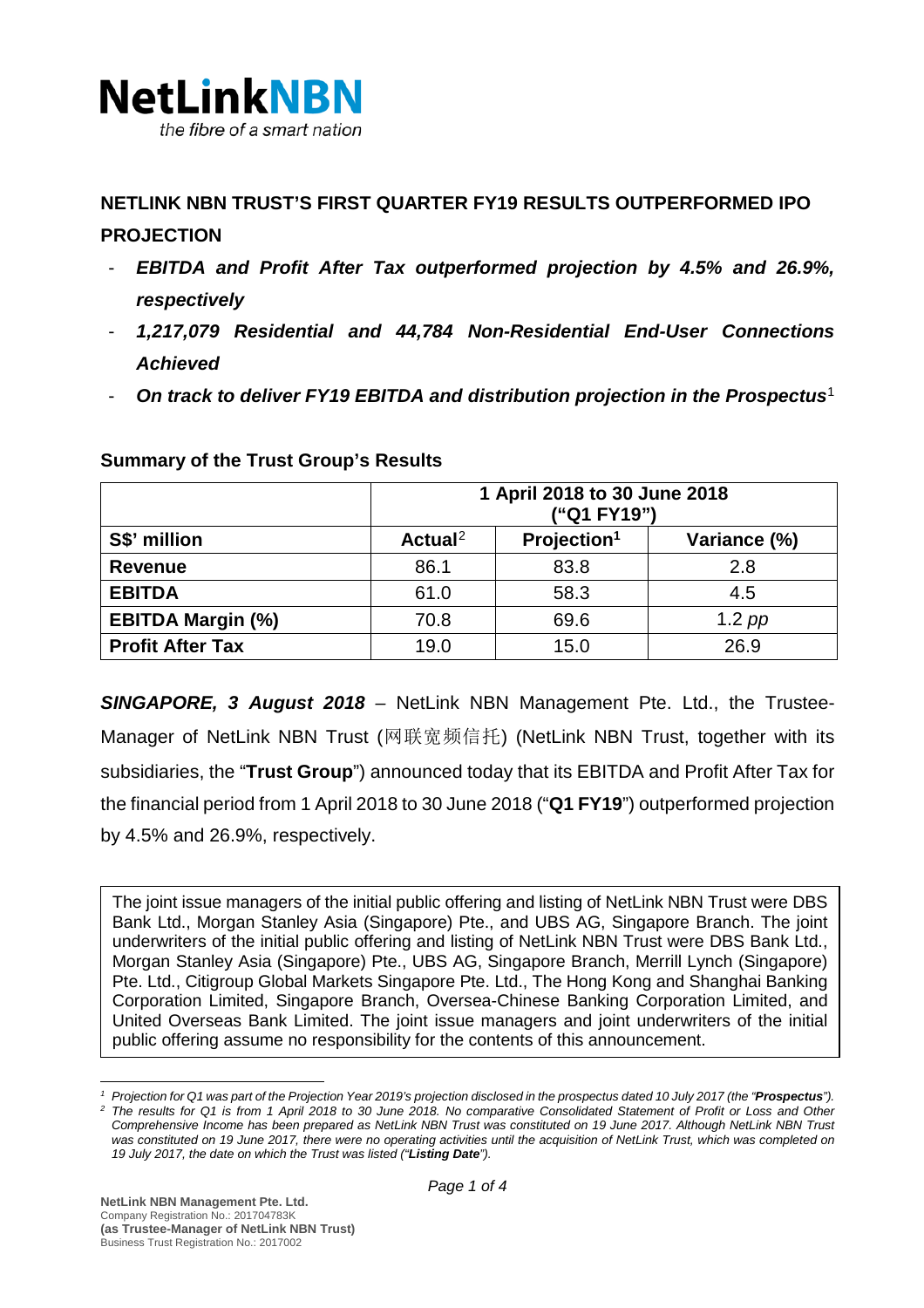

Mr. Tong Yew Heng (唐耀兴), Chief Executive Officer of the Trustee-Manager, said, "We have continued to witness a steady growth in the number of connections across the residential, non-residential and NBAP segments. This has enabled us to deliver on our forecast distribution and is a reflection of the resilience of our business model."

#### **RESILIENT BUSINESS**

In Q1 FY19, the Trust Group achieved revenue of S\$86.1 million, 2.8% higher than the projection mainly due to higher diversion revenue and ducts and manholes service revenue. This was partially offset by lower than projected installation-related revenue.

The Trust Group's EBITDA and Profit After Tax for the quarter were higher than the projection by 4.5% and 26.9% respectively.

As at 30 June 2018, there were 1,217,079 residential end-user connections and 44,784 non-residential end-user connections, an increase of 2.1% in both segments compared to the end of the previous quarter. NBAP connections increased by 35.2% to 1,129 connections compared to the end of the previous quarter. The Trust Group will continue to support Requesting Licensees ("**RLs**") and government agencies on various Smart Nation initiatives.

#### **STABLE CASH FLOW GENERATION TO SUPPORT UNITHOLDER RETURNS**

The Trust Group reported steady net cash generated from operating activities of S\$46.1 million for Q1 FY19.

As disclosed in the Prospectus, the Trust Group has a stated policy to make distributions on a semi-annual basis. Accordingly, the next distribution period will be for the first half of FY19.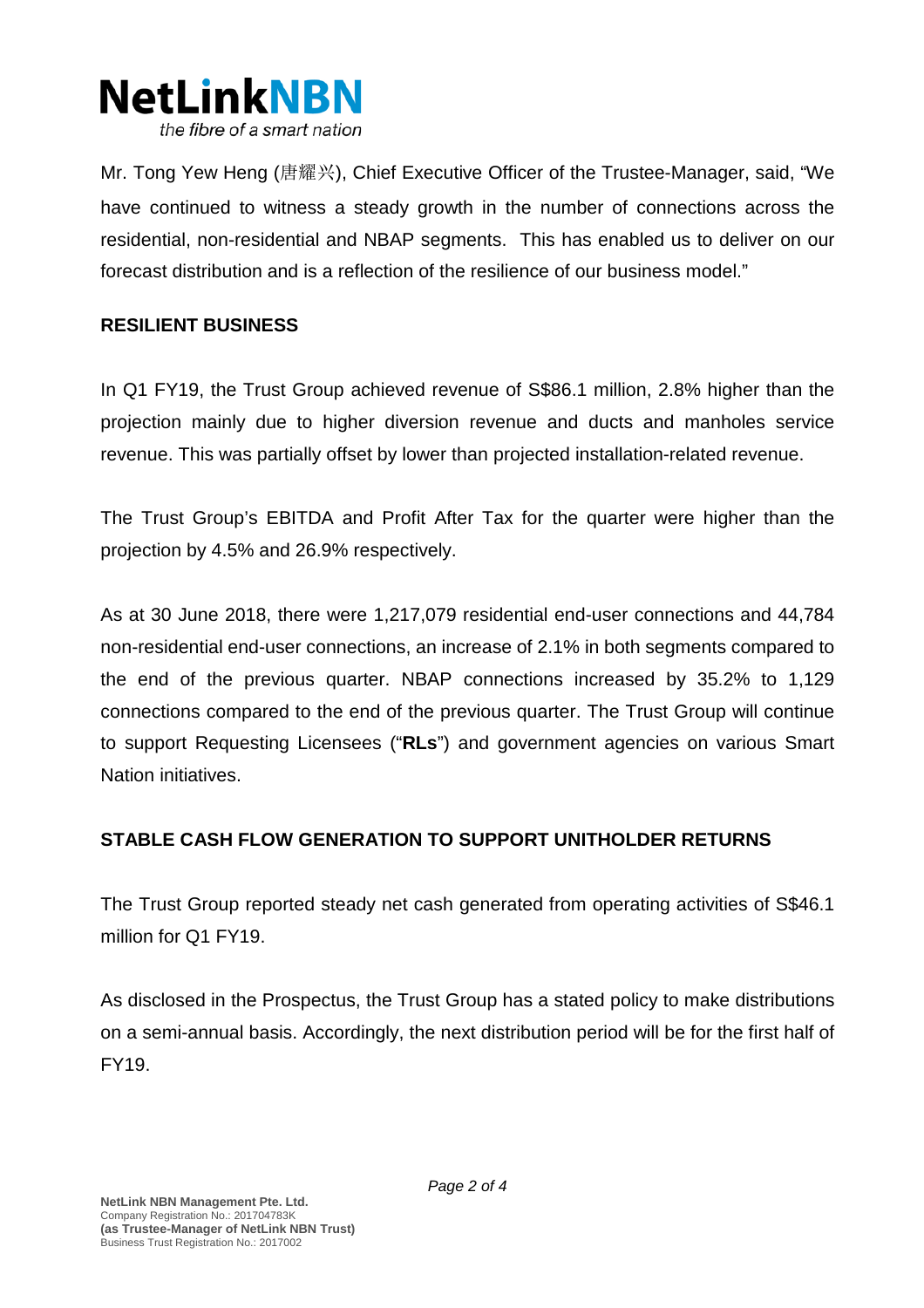

## **OUTLOOK**

The Trust Group remains on track to achieve the number of end-user connections in both the Residential and Non-Residential fibre segments in the projection as stated in the Prospectus for FY19. Though the Trust Group expects revenues from key connection services to meet the projection for FY19, overall revenues may be affected by lower installation revenues.

The Trust Group continues to expand its network in new housing estates. The Trust Group has also been working proactively with the RLs to anticipate future demand in the Non-Residential and NBAP segments. With its extensive nationwide fibre network, the Trust Group is well-positioned to support Smart Nation initiatives, the developments in Punggol Digital District and Jurong Innovation District and the fourth mobile telecommunication operator in its mobile network deployment. In addition, the Trust Group is monitoring the development of the 5G network in Singapore and will explore opportunities associated with the new technology.

The Trust Group expects to deliver the FY19 projected distribution as per the Prospectus.

*- End -*